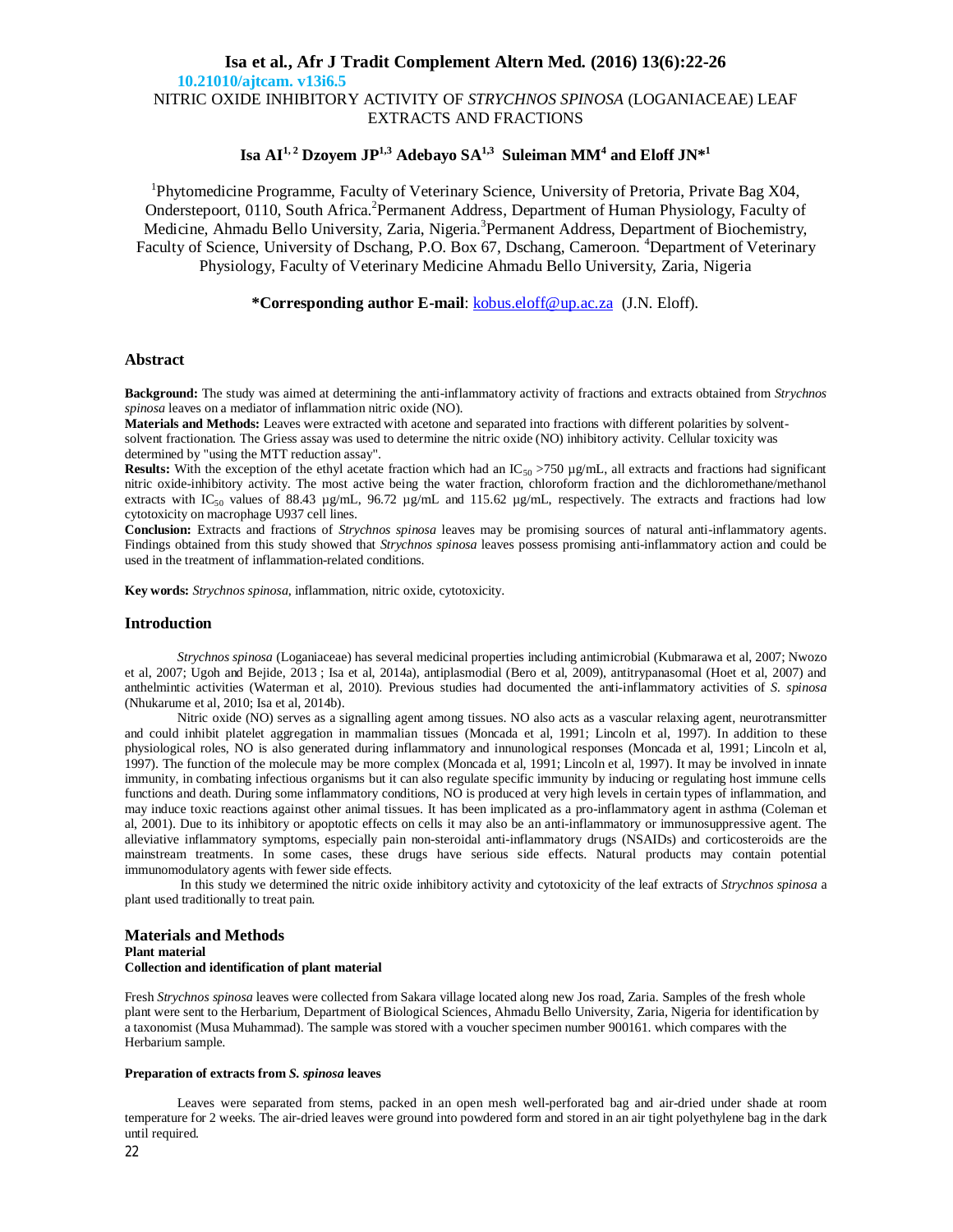### **10.21010/ajtcam. v13i6.5**

### **Acetone, methanol and dichloromethane/methanol extracts**

The extraction protocol has previously been described (Isa et al, 2014 a,b). Two kilogrammes of the dried ground powder of the leaves of the plant were extracted using six liters of acetone. The process was repeated three times and the residue was further extracted in six liters of methanol to yield the methanol extract. A separate 1 kg of leaf powder was extracted in three liters of dichloromethane/methanol (1/1, v/v) to provide the dichloromethane/methanol extract.

#### **Fractionation of the acetone extract**

The acetone was removed from the extract and 70 g was dissolved in a mixture of 700 mL of chloroform and 700 mL of water to obtain the water and chloroform fractions. The water fraction was further partitioned with 600 mL of n-butanol to afford nbutanol and water (Wat1) fractions. The chloroform component was concentrated to give solid extract *in vacuo.* Furthermore, the extract was dissolved in 100 mL of 10% water in methanol and partitioned with 2.5 L of n-hexane to obtain the hexane fraction and the residue of 10% water in methanol. The hexane fraction was dried completely and the residue of 10 % water in methanol was further diluted using distilled water (162.5 mL) to give 35% water in methanol. The 35% water in methanol was partitioned with 2 L of chloroform which yielded the chloroform and 35% water (wat2) fractions. Based on the thin layer chromatograms using the same eluent as Kotze and Eloff (2002), water (Wat1) and 35% water in methanol (Wat2) did not differ much and were combined into one fraction.

#### **Alkaloids extraction**

One kilogram of *S. spinosa* leaves was extracted with 600 ml of EtOAc-EtOH-NH4OH (96:3:1, v:v) and then extracted with EtOAc. The EtOAc was dried in a rotary evaporator and EtOAc was used to dissolve the extract. Thereafter, the mixture was mixed with 4% acetic acid to yield the EtOAc fraction. The acidic aqueous solution (pH 3-4) was basified to pH (8-9) with  $Na<sub>2</sub>CO<sub>3</sub>$ and extracted three times with dichloromethane to give the crude alkaloids extract after removal of the solvent in vacuum.

#### **Chemicals**

The chemicals used were obtained from the following suppliers: Indomethacin and MTT (Sigma), quercetin, RPMI 1640 bottle (Sigma/Lonza/Highveld Biological), Penicillin/Streptomycin/Fongizone (PSF) (Highveld Biological), BS (Highveld Biological), U937 Cells (ATCC® CRL1593.2 ™), Griess reagent for nitrite (Lot BCBJ6549) Sigma, Germany; Nitric oxide (Lot S38919-456) Sigma, USA; lipopolysaccharide (LPS) from *Escherica coli* (L6529-1MG) Sigma, Germany;

#### **Nitric oxide Assay**

Roswell Park Memorial Institute Medium (RPMI) 1640 medium which was supplemented with 10% heated fetal bovine serum, containing 200 mM glutamine, 5.5 ml Penicillin-Streptomycin Amphotericin B solution, 10,000 units/ml Penicillin G Sodium Salt, 10 mg/mL Streptomycin Sulphate and 25 µg/mL Amphotericin B) were used to culture human macrophage U937 cell line. Cells were maintained in a 5% CO<sub>2</sub> atmosphere with 95% humidity where cultured medium was changed three times a week. A sample of the culture was centrifuged, fresh medium added centrifuged again and the cell pellet, re-suspended in 10 mL growth medium to make a single cell suspension. Cells were counted and diluted with medium to yield a final concentration of  $1 \times 10^5$  U937 cells/ml. Of this suspension a volume of 100  $\mu$ l containing 1 x 10<sup>5</sup> cells was seeded in each 96-well microplate and allowed to adhere for 1 hr at 37°C in 5% CO<sub>2</sub>. The medium was then replaced with fresh medium containing 5  $\mu$ g/ ml of LPS together with test sample initially dissolved in DMSO and then diluted with the growth medium to different concentrations before incubation for 48 hrs. NO production was measured by determining the accumulation of nitrite in the culture supernatant using the Griess reagent (Kim et al, 1995). Fifty microliters of each supernatant was mixed with the same volume of Griess reagent (1% sulphanilamide in 5% phosphoric acid and 0.1% naphthylethylenediamine dihydrocholide in water); absorbance of the mixture at 550 nm was determined with a SpectraMax 190, Molecular devices microplate reader.. Standard calibration graphs were prepared using sodium nitrite as standard. Nitrite levels in samples were read off from the standard sodium nitrite graph.

### **Cytotoxicity Assay**

The 3-(4,5-dimethyl-2- thiazolyl)-2,5- diphenyl-2*H*-tetrazolium bromide (MTT) colorimetric method was used to determined cytotoxicity (Mossman, 1983). Incubating test samples after 48 hrs with test samples, cells were washed with 150 µL phosphate-buffered saline (PBS) and fresh MEM (200  $\mu$ L) was added to each well. After incubating microplates at 37<sup>0</sup>C for a further 4 hr, the medium in each well was carefully aspirated, without disturbing the MTT formazan crystals in the wells. The crystals were dissolved by adding 50 µL DMSO to each well and the plates gently shaken until the MTT solution was dissolved. The amount of MTT reduction was measured immediately by detecting absorbance in a microplate reader (Versamax, Molecular Devices) at a wavelength of 570 nm, and a reference wavelength of 630 nm. The wells in column 1, containing medium and MTT but no cells were used to blank the plate reader. The  $LC_{50}$  values were calculated as the concentration of test sample resulting in a 50%-reduction of absorbancompared to untreated cells.

### **Statistical analysis**

All experiment were conducted in triplicate and the results are expressed as means  $\pm$  S.D. Analysis of variance was used to show statistical significance followed by Dunnett's post-hoc test. P-values of less than 0.05 were considered statistically significant. The tests were performed using Statistical Package for the Social Sciences /version 20.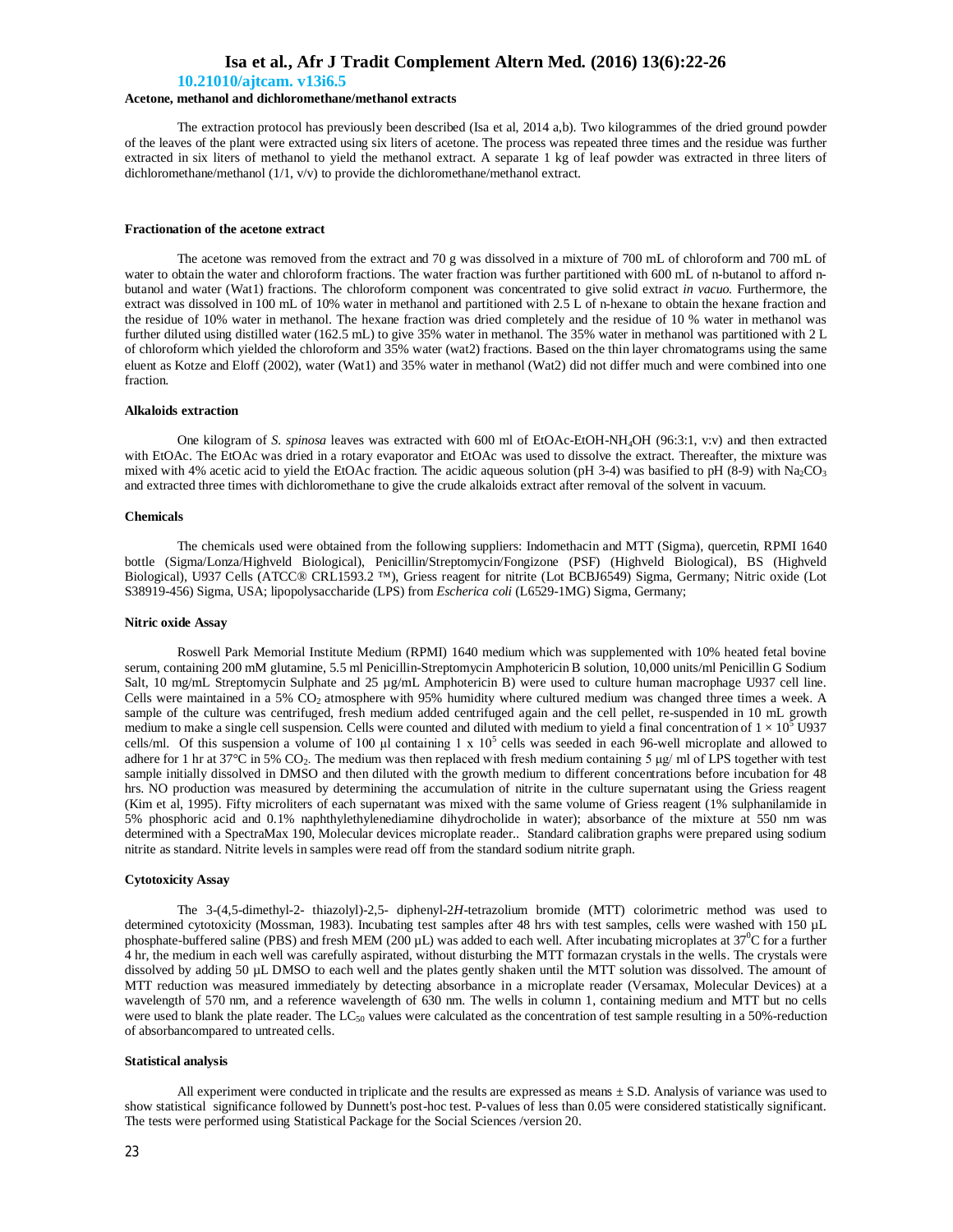**10.21010/ajtcam. v13i6.5**

# **Results**

The extracts prevented the production of NO dose-dependently (Figures 1 and 2). The activity of NO as shown by the  $IC_{50}$ values is depicted in Table 1 and the selectivity index in table 2. The extracts had  $IC_{50}$  values between 88.4-325.1 µg/mL. The lower the IC<sub>50</sub>, the higher the capacity of extract to inhibit the production of NO. Quercetin (positive control), showed the highest NO inhibition activity compared to the extracts and fractions. The water extract had the highest NO inhibition activity compared with other extracts and fractions. The ethyl acetate fraction had the lowest NO inhibition activity.



**Figure 1:** Nitric oxide (NO) production level of extracts from *S. spinosa* leaves in LPS stimulated U937 macrophage cell line. Values are expressed as Mean  $\pm$  S.E.M.  $^{\text{a}}$  P < 0.001  $^{\text{b}}$  P < 0.01  $^{\text{c}}$  P < 0.05 versus control. Columns from left to right LPS/control (concentration mg/ml) other extracts at different concentrations AcetE: Acetone extract, MetE: Methanol extract, DcmMetE: Dichloromethane/methanol extract, AlkE: Alkaloids extract, Qur: Quercitin positive control.



**Figure 2:** Nitric oxide (NO) production level of extracts from *S. spinosa* leaves in LPS stimulated U937 macrophage cell line. Values are expressed as mean  $\pm$  S.E.M.  $^{8}$  P < 0.001  $^{6}$ , P < 0.01  $^{c}$ , P < 0.05 versus control. Columns from left to right LPS/Control, , nBuF: n-Butanol fraction, WatF: Water fraction, HexF: n-hexane fraction, ChlF: Chloroform fraction, EtAcF: Ethyl acetate fraction, Qur: Quercitin positive control.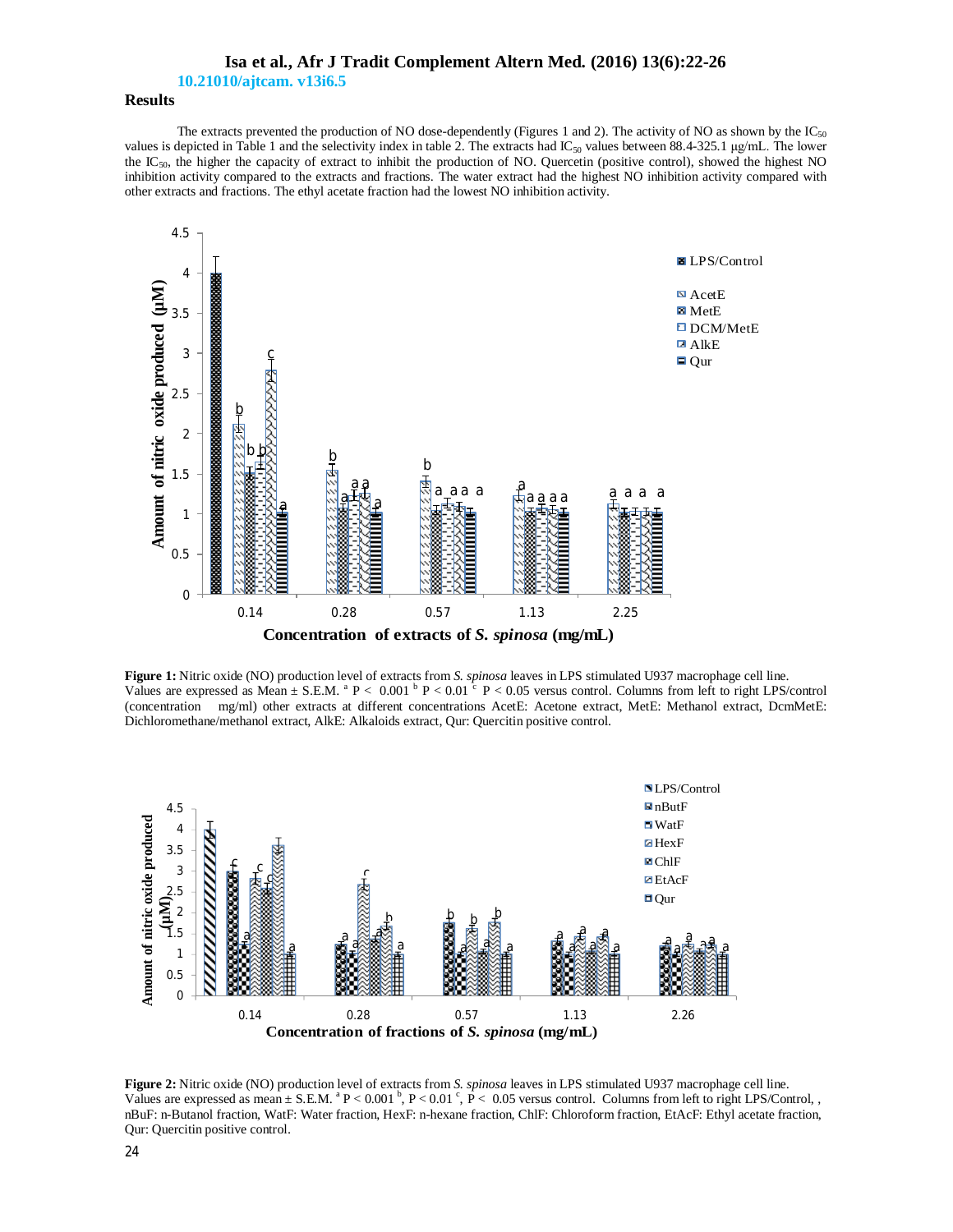### **10.21010/ajtcam. v13i6.5**

In the cytotoxicity assay, the LC<sub>50</sub> values ranged between 27.36 and 162.42  $\mu$ g/mL (Table 2). The LC<sub>50</sub> is an indication of the toxic effect of the water, ethyl acetate and methanol fractions are 162.42, 143.21, 100.91, µg/mL respectively. Similarly, the alkaloid extract had an LC<sub>50</sub> value of 92.62 µg/mL. The acetone and dichloromethane/methanol extracts are the most toxic among the extracts with an LC<sub>50</sub> values of 27.36 and 31.41  $\mu$ g/mL, respectively. However, the reference drug (doxorubicin) was about five to six times more toxic than the acetone and dichloromethane/methanol extracts with LC<sub>50</sub> of 4.59 µg/mL.

| <b>Table 1:</b> Nitric oxide inhibitory activity and cytotoxicity of S. spinosa leaf extracts and fractions based on $IC_{50}$ and $LC_{50}$ values. |
|------------------------------------------------------------------------------------------------------------------------------------------------------|
|------------------------------------------------------------------------------------------------------------------------------------------------------|

| <b>Samples</b>   | $LC_{50}$ , (µg/mL)                     | $IC_{50} (\mu g/mL)$          |  |
|------------------|-----------------------------------------|-------------------------------|--|
| <b>Extracts</b>  |                                         |                               |  |
| EA               | $27.36 + 0.85$ <sup>1</sup>             | $325.14 + 1.28a$              |  |
| EM               | 100. $91 \pm 0.03$ <sup>c</sup>         | $198.35 \pm 1.40^b$           |  |
| ED/M             | $31.41 + 0.34h$                         | $115.62 \pm 0.98^b$           |  |
| EA1              | 92. $62+0.27^e$                         | $300.23 + 1.20a$              |  |
| <b>Fractions</b> |                                         |                               |  |
| WF               | $50.00 \pm 0.08$ <sup>t</sup>           | $88.43 + 0.22^c$              |  |
| nBF              | $98.75 + 0.00^{\circ}$                  | $225.11 + 0.73^{a,b}$         |  |
| EtAF             | $162.42 + 0.00^a$                       | $> 750^{\circ}$               |  |
| CF               | $37.38 \pm 0.08$ <sup>g</sup>           | $96.72 + 0.10^c$              |  |
| HF               | $143.21 + 0.00b$<br>$300.51 \pm 2.00^a$ |                               |  |
| <b>Control</b>   |                                         |                               |  |
| Ouercitin        | nd                                      | $36.17 \pm 1.78$ <sup>c</sup> |  |
| Doxorubicin      | $4.59 \pm 0.01$ <sup>1</sup>            | Nd                            |  |

**EA**: extract of acetone, **EM**: extract, of methanol **ED/M**: Extract of Dichloromethane/methanol, **EAl**: Extract of Alkaloids, **HF**: nhexane fraction, **CF**: Chloroform fraction, **EtAF**: Ethyl acetate fraction, **nBF**: n-Butanol fraction, **WF**: Water fraction. Values with different letters are significantly different at  $p < 0.05$ . nd: not determined.

It appears that more one active compound against NO production is present in these extracts because the activity did not coincide with changes in the polarity of the fractions. The chloroform fraction had a much higher activity than the ethyl acetate fraction and the ethyl acetate fraction had a higher activity than the least polar hexane fraction. The results indicated that by manipulating the extract one can change both the activity and cytotoxicity.

**Table 2:** Cytotoxicity of *Strychnos spinosa* leaf extracts and fractions from leave on Macrophage U937 cells their selectivity index  $($ CD $)$ .

| (WI).            |                   |                                       |  |
|------------------|-------------------|---------------------------------------|--|
| <b>Extracts</b>  | $LC_{50}$ (µg/ml) | Selectivity Index $(LC_{50}/IC_{50})$ |  |
| AcetE            | $27.36 \pm 0.85$  | 0.084                                 |  |
| MetE             | $100.91 + 0.03$   | 0.508                                 |  |
| DCM/MetE         | $31.41 \pm 0.34$  | 0.271                                 |  |
| <b>ALKE</b>      | 92.62 $\pm$ 0.27  | 0.308                                 |  |
| <b>Fractions</b> |                   |                                       |  |
| WatF             | $50.00 \pm 0.08$  | 0.565                                 |  |
| nButF            | $98.75 \pm 0.00$  | 0.438                                 |  |
| EtAcf            | $162.42+0.00$     | 0.216                                 |  |
| ChIF             | $37.38 \pm 0.08$  | 0.386                                 |  |
| HexF             | $143.21 + 0.00$   | 0.476                                 |  |
| <b>Controls</b>  |                   |                                       |  |
| Ouercetin        | nd                | Nd                                    |  |
| Doxorubicin      | $4.59 \pm 0.01$   | Nd                                    |  |

AcetE: Acetone extract, MetE: Methanol extract, DcmMetE: Dichloromethane/methanol extract, AlkE: Alkaloids extract, HexF: nhexane fraction, ChlF: Chloroform fraction, EtAcF: Ethyl acetate fraction, nBuF: n-Butanol fraction, WatF: Water fraction, nd: not determined.

# **Discussion**

The determination of anti-inflammatory activity in this work was done using LPS stimulated U937 macrophages and quantification of NO production. To ensure that the anti-inflammatory activity of the extracts and fractions were not due to cytotoxic effect of the plant; the cytotoxicity test was done on macrophages using MTT. Expression of pro-inflammatory genes (iNOS) is usually observed during inflammation caused by macrophages. The production of iNOS usually up-regulated by pro-inflammatory cytokines resulting in the production of NO from L-arginine. Agents that inhibit or stop NO production could serve as potential antiinflammatory agents. (Oskoueian et al, 2011). The production of NO in the quercetin-treated cells used as positive control was lower than that in other samples. The water fraction had the highest anti-inflammatory activity. Phytochemical constituents such as flavonoids, phenolics, terpenoids or other constituents may be responsible for the anti-inflammatory action of the fractions and extracts of *S. spinosa.* Reports demonstrated that NO production and iNOS expression could be inhibited by flavonoids and other